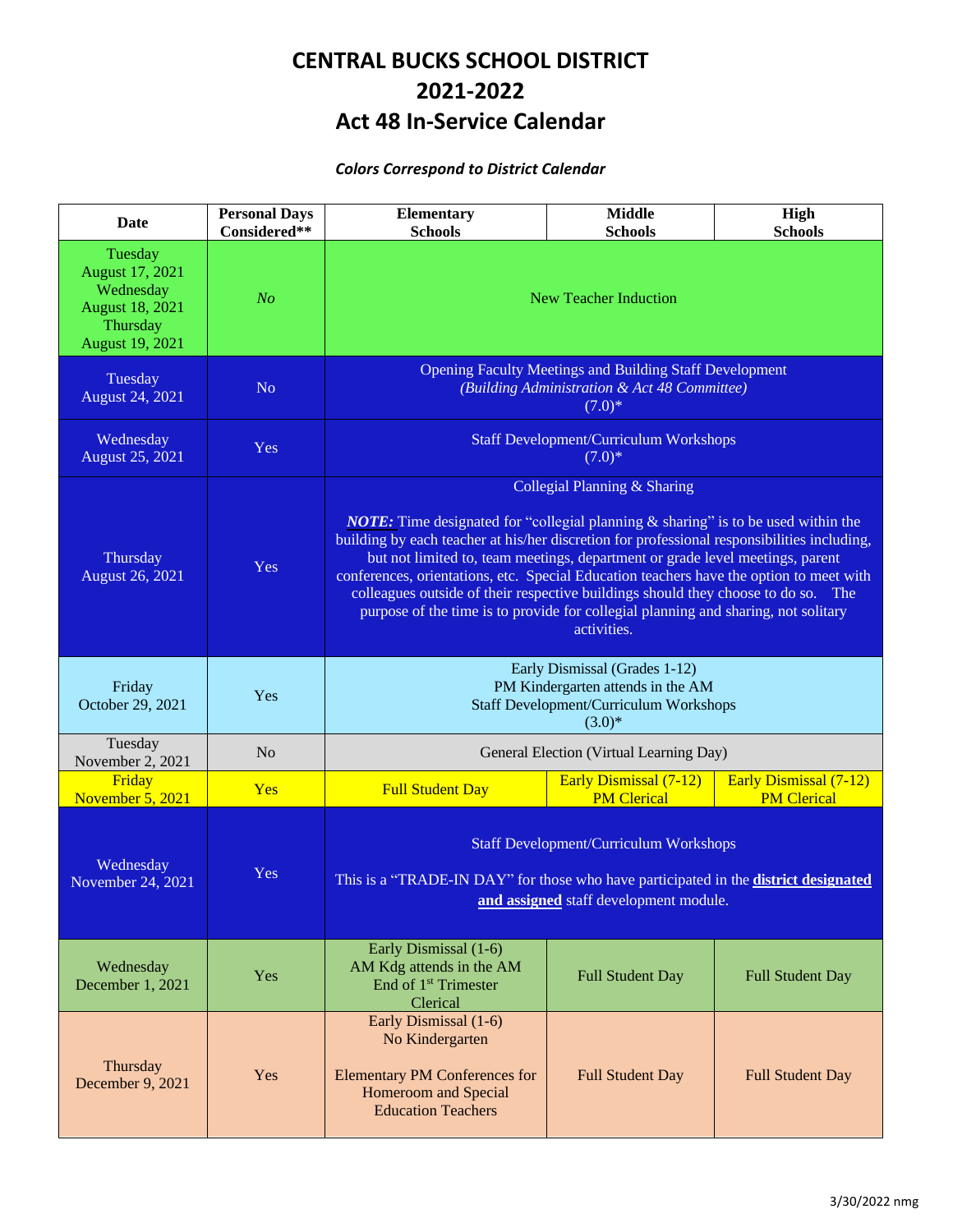| <b>Date</b>                       | <b>Personal Days</b><br>Considered** | <b>Elementary</b><br><b>Schools</b>                                                                                                                                                                                                                                                                                                    | <b>Middle</b><br><b>Schools</b>              | <b>High</b><br><b>Schools</b>                       |
|-----------------------------------|--------------------------------------|----------------------------------------------------------------------------------------------------------------------------------------------------------------------------------------------------------------------------------------------------------------------------------------------------------------------------------------|----------------------------------------------|-----------------------------------------------------|
|                                   |                                      | **May earn flex day on April<br>14th for Conferences completed<br>between 11/22/21 - 12/23/21<br><b>Elementary Specialists PM Staff</b><br>Development/<br>Curriculum Workshops (3.0)*                                                                                                                                                 |                                              |                                                     |
| Friday<br>December 10, 2021       | Yes                                  | Early Dismissal (1-6)<br>No Kindergarten<br><b>Elementary PM Conferences for</b><br><b>Homeroom and Special</b><br><b>Education Teachers</b><br>**May earn flex day on April<br>14th for Conferences completed<br>between 11/22/21 - 12/23/21<br><b>Elementary Specialists PM Staff</b><br>Development/<br>Curriculum Workshops (3.0)* | <b>Full Student Day</b>                      | <b>Full Student Day</b>                             |
| Monday<br>December 13, 2021       | Yes                                  | AM Kdg. Attends in AM<br>PM Kdg Conferences<br>(No PM Kindergarten)                                                                                                                                                                                                                                                                    | <b>Full Student Day</b>                      | <b>Full Student Day</b>                             |
| Tuesday<br>December 14, 2021      | Yes                                  | <b>AM Kdg.Conferences</b><br>(No AM Kindergarten)<br>PM Kdg. Attends in AM                                                                                                                                                                                                                                                             | <b>Full Student Day</b>                      | <b>Full Student Day</b>                             |
| Thursday<br>December 23, 2021     | Yes                                  | Early Dismissal - (1-12)<br>PM Kdg. Attends in the AM<br>PM Staff Development (In-Building)                                                                                                                                                                                                                                            |                                              |                                                     |
| Friday<br><b>January 28, 2022</b> | Yes                                  | <b>Full Student Day</b>                                                                                                                                                                                                                                                                                                                | Early Dismissal (7-12)<br><b>PM Clerical</b> | <b>Early Dismissal (7-12)</b><br><b>PM Clerical</b> |
| Friday<br>February 18, 2022       | No                                   | Staff Development/Curriculum Workshops<br>$(7.0)*$<br>IEP Compensation day for ALL Special Education Teachers, Speech Therapists, &<br><b>Middle School GIEP Teachers</b><br>$(7.0)*$<br>School Nurse AWY Day                                                                                                                          |                                              |                                                     |
| Thursday<br>March 10, 2022        | Yes                                  | Early Dismissal (1-6)<br>AM Kdg. Attends in the AM<br>End of 2 <sup>nd</sup> Trimester<br>Clerical                                                                                                                                                                                                                                     | <b>Full Student Day</b>                      | <b>Full Student Day</b>                             |
| Thursday<br>March 17, 2022        | Yes                                  | Early Dismissal (1-6)<br>No Kindergarten<br><b>Elementary PM Conferences for</b><br><b>Homeroom and Special</b><br><b>Education Teachers</b><br>**May earn flex day on April<br>14th for Conferences completed<br>between 3/3/22 - 3/31/22<br><b>Elementary Specialists PM Staff</b><br>Development/<br>Curriculum Workshops (3.0)*    | <b>Full Student Day</b>                      | <b>Full Student Day</b>                             |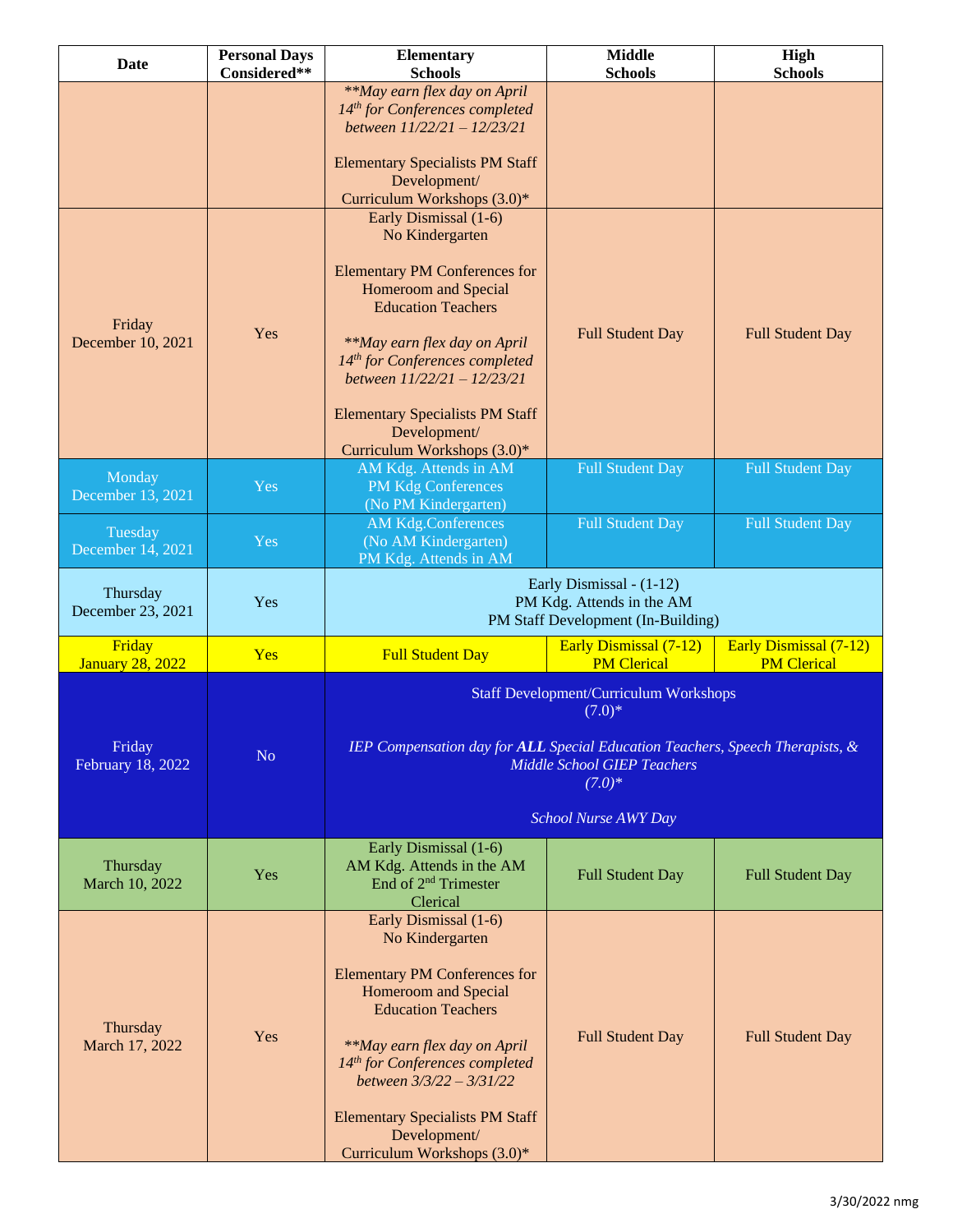| Date                       | <b>Personal Days</b><br>Considered** | <b>Elementary</b><br><b>Schools</b>                                                                                                                                                                                                                                                                                                 | <b>Middle</b><br><b>Schools</b>                               | High<br><b>Schools</b>                                        |
|----------------------------|--------------------------------------|-------------------------------------------------------------------------------------------------------------------------------------------------------------------------------------------------------------------------------------------------------------------------------------------------------------------------------------|---------------------------------------------------------------|---------------------------------------------------------------|
| Friday<br>March 18, 2022   | Yes                                  | Early Dismissal (1-6)<br>No Kindergarten<br><b>Elementary PM Conferences for</b><br><b>Homeroom and Special</b><br><b>Education Teachers</b><br>**May earn flex day on April<br>18th for Conferences completed<br>between 3/3/22 - 3/31/22<br><b>Elementary Specialists PM Staff</b><br>Development/<br>Curriculum Workshops (3.0)* | <b>Full Student Day</b>                                       | <b>Full Student Day</b>                                       |
| Monday<br>March 21, 2022   | Yes                                  | AM Kdg. Attends in AM<br>PM Kdg Conferences<br>(No PM Kindergarten)                                                                                                                                                                                                                                                                 | <b>Full Student Day</b>                                       | <b>Full Student Day</b>                                       |
| Tuesday<br>March 22, 2022  | Yes                                  | <b>AM Kdg.Conferences</b><br>(No AM Kindergarten)<br>PM Kdg. Attends in AM                                                                                                                                                                                                                                                          | <b>Full Student Day</b>                                       | <b>Full Student Day</b>                                       |
| Friday<br>April 1, 2022    | Yes                                  | <b>Full Student Day</b>                                                                                                                                                                                                                                                                                                             | Early Dismissal (7-12)<br><b>PM Clerical</b>                  | Early Dismissal (7-12)<br><b>PM Clerical</b>                  |
| Thursday<br>April 14, 2022 | Yes                                  | <b>Staff Development Day</b><br>Flex Day for Homeroom &<br>Special Education Teachers who<br>earned time for evening<br>conferences completed between<br>$11/22/21 - 12/23/21$                                                                                                                                                      | Staff Development/<br><b>Curriculum Workshops</b><br>$(7.0)*$ | Staff Development/<br><b>Curriculum Workshops</b><br>$(7.0)*$ |
| Monday<br>April 18, 2022   | Yes                                  | <b>Staff Development Day</b><br>Flex Day for Homeroom &<br><b>Special Education Teachers who</b><br>earned time for evening<br>conferences completed between<br>$3/3/22 - 3/31/22$                                                                                                                                                  | Staff Development/<br><b>Curriculum Workshops</b><br>$(7.0)*$ | Staff Development/<br><b>Curriculum Workshops</b><br>$(7.0)*$ |
| Tuesday<br>May 17, 2022    | No                                   | General Election (Virtual Learning Day)                                                                                                                                                                                                                                                                                             |                                                               |                                                               |
| Friday<br>May 27, 2022     | Yes                                  | <b>Staff Development/Curriculum Workshops</b><br>This is a "TRADE-IN DAY" for those who have participated in a district approved<br>"choice" staff development training.<br>IEP Compensation day for ALL Special Education Teachers, Speech Therapists, &<br><b>Middle School GIEP Teachers</b><br>$(7.0)*$<br>School Nurse AWY Day |                                                               |                                                               |
| Friday<br>June 10, 2022    | Yes                                  | Last Day of School for Students<br>Early Dismissal for Grades 1-12<br>PM Kdg. attends in AM<br><b>PM</b> Clerical                                                                                                                                                                                                                   |                                                               |                                                               |
| Monday<br>June 13, 2022    | Yes                                  | Staff Development/Curriculum Workshops<br>(Building Administration and Act 48 Committee)<br>$(7.0)*$                                                                                                                                                                                                                                |                                                               |                                                               |